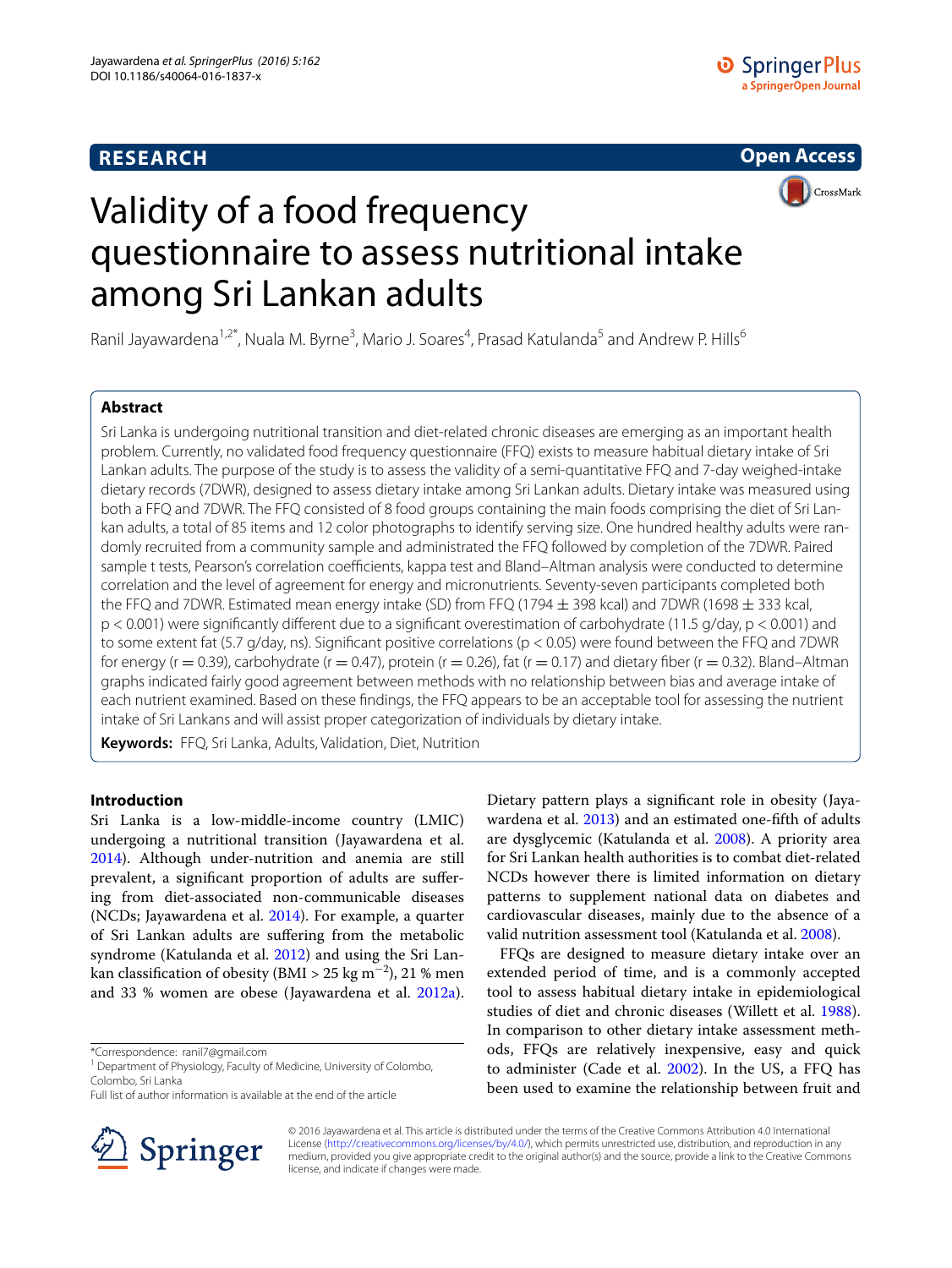vegetable intake and cardiovascular disease risk (Bazzano et al. [2002](#page-4-1)). Similarly, validated FFQs have been used for the European Prospective Investigation into Cancer and Nutrition (EPIC) Study in several countries (Kroke et al. [1999](#page-5-6)), and to obtain dietary data from a large adult sample in the Australian National Nutrition Survey (Mishra et al. [2002\)](#page-5-7). FFQ is a valid tool for the assessment of dietary habits of South Indians (Dwarkanath et al. [2012](#page-5-8)).

Population-specific FFQs are important to assess the dietary intake of particular groups of people (Katulanda et al. [2008\)](#page-5-4), including a multi-ethnic population characteristic of Sri Lanka (Jayawardena et al. [2013\)](#page-5-3). We developed a semi-quantitative FFQ for Sri Lankan adults and collected a representative study sample ( $n = 600$ ) from across the island (Jayawardena et al. [2012b](#page-5-9)). The relative validity of FFQs is usually assessed by comparing their findings with a reference method however such an approach is usually time consuming, detailed and with high subject burden. Despite the lack of a universally accepted 'reference method' 7-day weighed-intake dietary records (7DWR) are widely considered the 'gold standard' approach to assess habitual diet (Swan [2004](#page-5-10)). The aim of this study was to assess the validity of a newly developed FFQ to estimate nutrient intake compared to 7DWR among Sri Lankan adults.

## **Methods**

## **Background**

In the Sri Lanka Diabetes and Cardiovascular Study (SLDCS) a multi-stage random-cluster sampling method was used to select a nationally representative sample (n = 5000) of non-institutionalized adults aged  $\geq$  18 years (Katulanda et al. [2008](#page-5-4)). A sub-sample of the SLDCS was used to develop a representative FFQ for Sri Lankan adults details of which have been published elsewhere (Jayawardena et al. [2012c\)](#page-5-11). Ethical approval for the study was obtained from the Ethical Review Committee, University of Colombo, Sri Lanka and written informed consent was obtained from each participant before data collection.

#### **Study sample**

A total of 100 adults were randomly selected to participate in the validation study from the SLDCS and stratified based on ethnicity and area of residence. Ten clusters were selected to represent urban and rural areas, and main ethnicities and each had ten participants. Participants adhering to a prescribed therapeutic diet or on a weight reduction diet were excluded from the study. Of the 100 adults initially selected, 18 individuals failed to complete the 7DWR. A further five were excluded before statistical analyses were undertaken as dietary records were NOT representative of habitual intake with very low (<800 kcal/day) and very high reported average food intake (>4000 kcal/day; Jayawardena et al. [2014](#page-5-0)).

## **Dietary assessment**

#### *Food frequency questionnaire*

The FFQ was developed from a representative sample the details of which have been published previously (Jayawardena et al. [2012b\)](#page-5-9). In summary, The FFQ contains color photographs of three different portion sizes of four commonly consumed foods (rice, a green vegetable curry, lentil curry and chicken) and a list of food items  $(n = 85)$  with their portion sizes and frequencies. Each respondent reported consumption of each food according to (1) frequency per day; (2) frequency per week; or (3) frequency per month. Food items were categorized into eight food groups namely (1) cereals; (2) vegetables; (3) pulses; (4) meat; (5) fruits; (6) drinks; (7) miscellaneous; and (8) alcohol. The FFQ was interviewer-administered in the local language (Sinhalese and Tamil) by two investigators. The length of interview ranged from 15 to 20 min during which participants were asked to recall their usual portion size and intake of foods listed within the FFQ over the past month. Participants were then instructed to complete a seven-day weighed food record.

#### *Seven‑day weighed intake*

Participants were advised to keep a weighed record of all food items and beverages consumed, both in and out of the home, over a period of seven consecutive days. Investigators provided verbal instructions and demonstration on site and daily telephone instructions were also provided for any specific queries. All particiapnts received a calibrated kitchen scale (Tanita KD-407) and a 'Home Record' diary to weigh home-cooked foods, and a smaller pocket-sized 'Eating and Drinking Away From Home' diary (the 'Eating Out' diary) for recording food intake when foods could not be weighed, generally foods eaten away from home. Unweighed food items were quantified by estimating size based on participant's description however items were very limited such as biscuits and other bakery items.

#### *Analysis*

Energy and nutrient intakes were calculated using NutriSurvey 2007 (EBISpro, Germany), nutrient analysis software modified for Sri Lankan food items and recipes.

Initially, mean and SDs of energy, macronutrient and micronutrient intakes were determined for both FFQ and 7DWR. Differences and ratios between mean values obtained for each method were then calculated and Paired t test used to determine statistical significance of the difference. Correlation between the intake amounts for each method was evaluated by Pearson correlation analysis.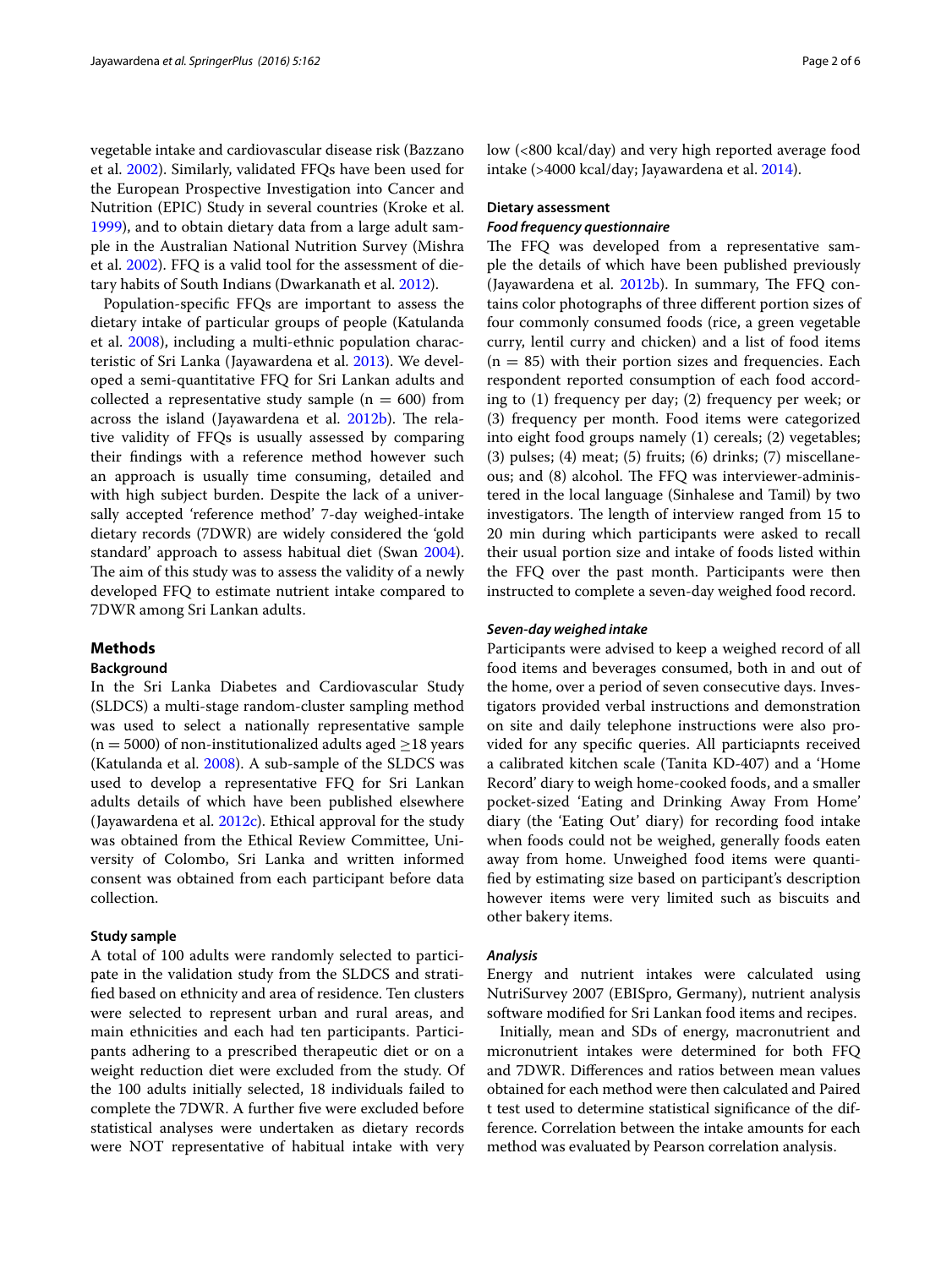Data from 23 participants who could not complete both methods accurately were excluded from statistical analysis. To assess agreement between the FFQ and reference methods and to detect any bias, differences were plotted against the means, as suggested by Bland and Altman ([1986\)](#page-4-2). Minitab version 15.0 was used for statistical analysis and a p value  $< 0.05$  was considered statistically significant.

## **Results**

Participants were selected from different ethnic backgrounds and area of residence and a total of 77 (of 100) participants completed both 7DWR and FFQ accurately. Mean (SD) age was 46.5 (8.3) years, and average BMI was 23.8 kg m<sup>-2</sup> (4.7). Sixty-five (84.4 %) were women and the majority were Sinhalese ( $n = 69$ ). Thirty-eight participants were from a rural area, 31 from urban areas and eight from estates (tea and rubber plantation areas).

Mean (SD) energy intake from 7DWR was 1697.9 (333.3) kcal/day and corresponding values from FFQ was significantly higher ( $p < 0.05$ ) at 1794.1 (397.6) kcal/day. In both methods, over two-thirds of energy was derived from carbohydrates, and fat provided 19.8 and 22.1 % of energy from 7DWR and FFQ, respectively. Only 12.3 % of energy was derived from protein in the 7DWR and the corresponding value for FFQ was 11.1 % (Table [1\)](#page-3-0).

The correlation between FFQ and 7DWR was 0.39 for energy intake ( $p < 0.001$ ). Percentage of energy from fat  $(r = 0.34)$ , protein  $(r = 0.52)$  and carbohydrates  $(r = 0.40)$ were significantly ( $p < 0.05$ ) correlated between methods with Pearson's correlation coefficients for protein  $r = 0.26$  (p = 0.023),  $r = 0.47$  for carbohydrate intake  $(p < 0.0001)$ , and  $r = 0.17$  for fat intake  $(p = ns)$ . Dietary fiber ( $r = 0.32$ ) and PUFA ( $r = 0.37$ ) were significantly correlated (p < 0.005) between two methods, and a lower correlation was obtained for dietary cholesterol ( $r = 0.23$ ;  $p = 0.05$ ). Among vitamins assessed, five out of eight showed significant correlations (Vitamin B1, B2, B6, D and folic acid) whereas among seven minerals (K, Ca, Mg, P, Na, Fe and Zn), only sodium ( $r = 0.17$ ) and zinc  $(r = 0.12)$  were not significantly correlated.

The Bland and Altman plot (Fig. [1](#page-4-3)a), illustrates there was no tendency for energy differences between 7DWR and FFQ as absolute energy intake increased. Red dots represent outliers (Fig. [1](#page-4-3)). FFQ results indicated higher mean energy values compared to the reference method however the spread around the mean reflected consistent variation across all levels of intake. Similar to energy, carbohydrates, protein and fat, a few participants fell outside the limit of agreements (LOA). For all measurements, mean differences were not associated with the means of the two methods, confirming an acceptable level of agreement however LOA were wide (>±2SDs of

the 7DWR) indicating poor agreement between FFQ and 7DWR across the range of intakes. In contrast, although fat and protein showed low correlation, LOA were well within ±2SDs.

#### **Discussion**

Despite the high prevalence of diet-related illness in Sri Lanka, there is a lack of representative dietary data and its association with NCDs making it difficult to initiate effective preventive and curative strategies (Jayawardena et al. [2014](#page-5-0)). The main objective of the current study was to examine the validity of our FFQ to enable its application at the next national level NCD survey.

The 7DWR is considered the 'gold standard' method but is associated with considerable participant burden (Dwarkanath et al. [2012](#page-5-8)). Work commitments, either in the office or working in the fields places a distinct burden on the weighing of all food eaten during a particular day. Not surprisingly, many men refused to participate or discontinued the study and this may have limited the representativeness of the study population. Hence, our validation sample was mostly comprised of women (84.4 %). By comparison, the National Diet and Nutrition Survey— UK had a response rate for the 7DWR of less than 50 % (Swan [2004\)](#page-5-10), significantly lower than in the current study.

The very high intake of starchy foods reported in a small study among Sri Lankan adults may be related to the epidemic of diabetes in the country (Jayawardena et al. [2012c](#page-5-11)). Approximately, 70 % of energy consumed by Sri Lankans is derived from starchy products (Jayawardena et al. [2014](#page-5-0)). Our FFQ showed a reasonable agreement in ranking of participants for intake of energy, macronutrients and some micronutrients compared to the reference method using both correlation analysis and quintile categories. Correlation coefficients for intake measured by the FFQ and 7DWR for energy and carbohydrate were 0.39 and 0.47, respectively. Although fat intake is also associated with many NCDs, it is practically difficult to measure in the Sri Lankan setting. There were also practical limitations in the administration of our food frequency questionnaire. Coconut oil is the main source of fat in Sri Lanka with almost all fats coming indirectly from vegetable and other cooked dishes. In such a situation a FFQ may not be the best method to estimate fat intake and additional questions regarding consumption of coconut milk and cooking oils provide a more complete picture. Similarly, it is difficult to quantify salt consumption in Sri Lankan due to varied cooking practices.

Bland–Altman is the preferred approach to assess agreement between FFQ and reference methods across a range of intakes (Cade et al. [2002\)](#page-4-0). There were no systematic differences between FFQ and 7DWR for low or high intake of macronutrients.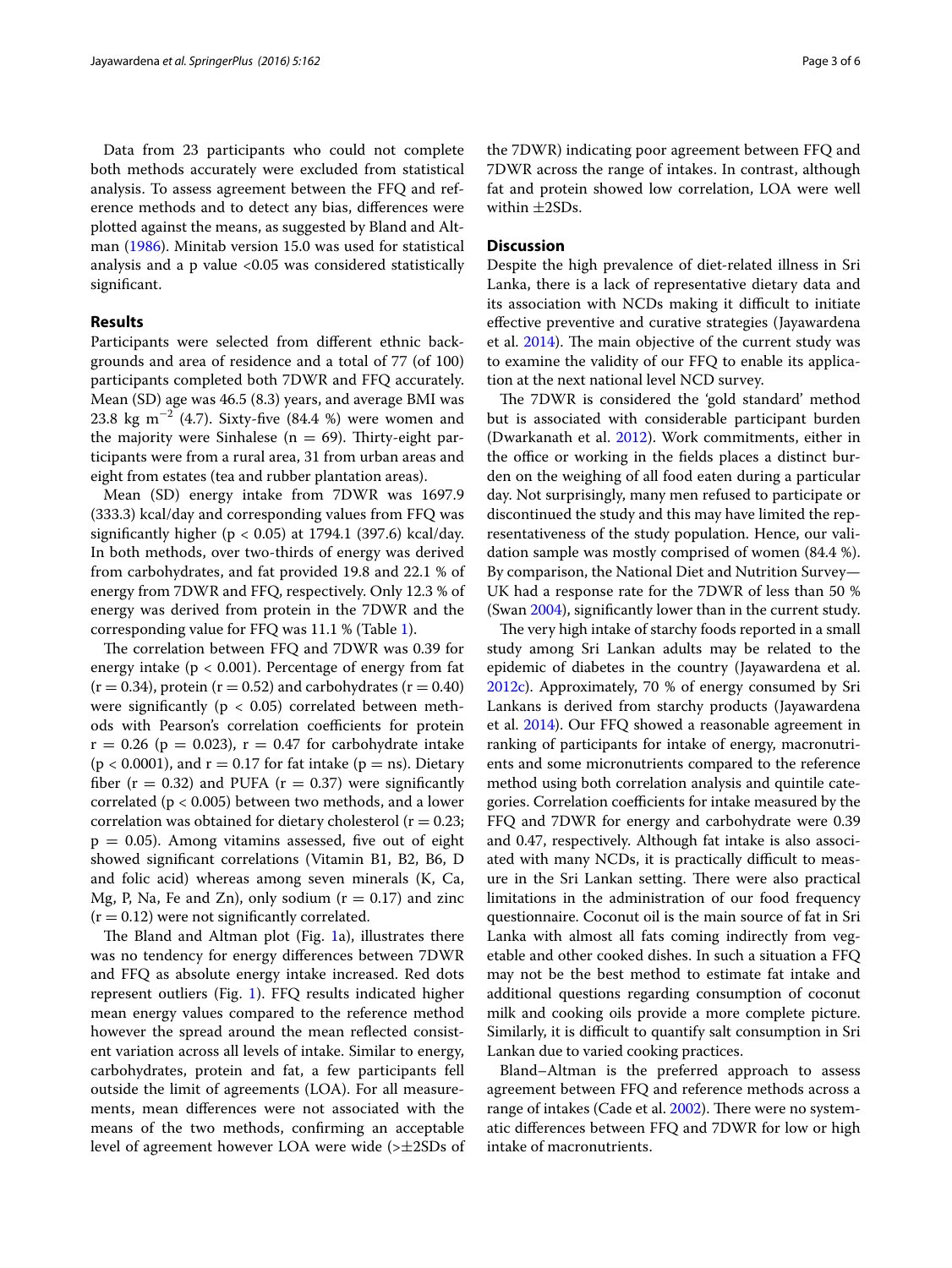| Energy and nutrient ( $n = 77$ )        | Intake from 7-day diet diary |       | <b>FFQ</b> |       | r value | p value |
|-----------------------------------------|------------------------------|-------|------------|-------|---------|---------|
|                                         | Mean                         | SD    | Mean       | SD    |         |         |
| Energy (kcal/d)                         | 1697.9                       | 333.3 | 1794.1     | 397.6 | 0.39    | < 0.001 |
| Protein (q)                             | 53.4                         | 12.9  | 50.1       | 11.0  | 0.26    | 0.02    |
| Fat $(q)$                               | 39.4                         | 9.9   | 46.1       | 12.9  | 0.17    | 0.14    |
| Carbohydrate (q)                        | 292.4                        | 65.9  | 303.9      | 75.7  | 0.47    | < 0.001 |
| Dietary fiber (g)                       | 14.1                         | 5.4   | 21.8       | 9.4   | 0.32    | 0.005   |
| PUFA (q)                                | 2.7                          | 1.4   | 2.4        | 1.8   | 0.37    | < 0.001 |
| Cholesterol (mg)                        | 15.8                         | 25.0  | 9.4        | 7.9   | 0.23    | 0.05    |
| Vitamin A (µq)                          | 426.3                        | 172.5 | 652.3      | 292.6 | 0.17    | 0.19    |
| Vitamin E (mg)                          | 1.9                          | 1.4   | 2.6        | 1.3   | 0.09    | 0.46    |
| Vitamin $B_1$ (mg)                      | 1.6                          | 0.5   | 1.5        | 0.4   | 0.26    | 0.02    |
| Vitamin $B_2$ (mg)                      | 1.2                          | 0.6   | 1.2        | 0.4   | 0.25    | 0.03    |
| Vitamin $B_6$ (mg)                      | 1.2                          | 0.6   | 1.3        | 1.0   | 0.36    | 0.001   |
| Folic acid (mg)                         | 39.0                         | 16.5  | 45.5       | 21.7  | 0.46    | < 0.001 |
| Vitamin $D(\mu q)$                      | 7.2                          | 7.6   | 7.6        | 7.8   | 0.29    | 0.01    |
| Vitamin C (mg)                          | 33.9                         | 21.4  | 67.9       | 42.3  | 0.21    | 0.07    |
| Potassium (mg)                          | 1765.5                       | 484.6 | 1963.2     | 577.2 | 0.26    | 0.02    |
| Calcium (mg)                            | 540.7                        | 145.2 | 677.4      | 229.4 | 0.33    | 0.004   |
| Magnesium (mg)                          | 258.0                        | 100.2 | 308.9      | 124.7 | 0.46    | < 0.001 |
| Phosphorus (mg)                         | 1020.3                       | 225.3 | 1107.4     | 292.2 | 0.36    | 0.002   |
| Sodium (mg)                             | 1812.7                       | 790.2 | 1834.3     | 856.1 | 0.16    | 0.17    |
| Iron (mg)                               | 16.7                         | 9.2   | 19.7       | 9.7   | 0.25    | 0.03    |
| Zinc (mg)                               | 7.1                          | 1.8   | 7.3        | 2.3   | 0.12    | 0.28    |
| % Energy from fat <sup>a</sup>          | 19.8                         | 3.9   | 22.1       | 4.1   | 0.34    | 0.002   |
| % Energy from protein <sup>a</sup>      | 12.3                         | 2.3   | 11.1       | 1.4   | 0.52    | 0.0001  |
| % Energy from carbohydrate <sup>a</sup> | 67.6                         | 5.1   | 66.7       | 4.8   | 0.40    | 0.0001  |

<span id="page-3-0"></span>**Table 1 Pearson correlation coefficient between mean daily intakes of nutrients estimated by 7DWR and an FFQ**

<sup>a</sup> Percentage of energy deriving from nutrients were calculated by below equation (energy from a given nutrient/total energy intake  $\times$  100)

In a European study, FFQ displayed correlation coefficients for nutrients compared to dietary recall ranging 0.54–0.86 (Kroke et al. [1999\)](#page-5-6). A large epidemiological study to assess the risk factors of cancer (the JACC study) reported a correlation coefficient of 0.2 for energy between a 12-day weight diet record and FFQ (Date et al. [2005](#page-5-12)). A FFQ validated against multiple 24 h recalls in a south Indian population showed that correlation coefficients ranged from 0.11 for vitamin A to 0.44 for protein intake (Iqbal et al. [2009](#page-5-13)). Unlike Western diets, Asian meals are mainly comprised of mixed dishes and low correlations are expected. Our FFQ showed a satisfactory correlation for energy and major nutrients indicating suitability for application in studies on diet-related NCDs. However, there was wide variability in correlation in our study (0.52–0.17). Significant correlations for several micronutrients such as iron, calcium and vitamin D provide the possibility for use in studies on iron deficiency and osteoporosis in Sri Lanka. A significant proportion of Sri Lankans live abroad and this may contribute to a higher risk for diet-associated NCDs consistent with other south Asians. This FFQ may be a valid tool to assess nutrient intake of migrant Sri Lankans living in developed countries.

A limitation that should be acknowledged is the lack of information on the reproducibility (reliability) of the FFQ. Reproducibility is usually assessed by administering the questionnaire at two (or more) points in time to the same group of people. As the FFQ is designed to capture long-term intake, a judgment regarding appropriate time interval is difficult. However we did re-administer the same FFQ (FFQ2) 7–10 days after the first and we found a significant correlation between the two FFQs (Additional file [1:](#page-4-4) Table S1). We accept that accuracy may have been compromised to some extent as respondents may have remembered some of their previous responses (Cade et al. [2002](#page-4-0)). Finally, this FFQ is limited to measurement of food consumption across the previous month. Data regarding longer-term dietary habits are very important to better understand diet and associated diseases.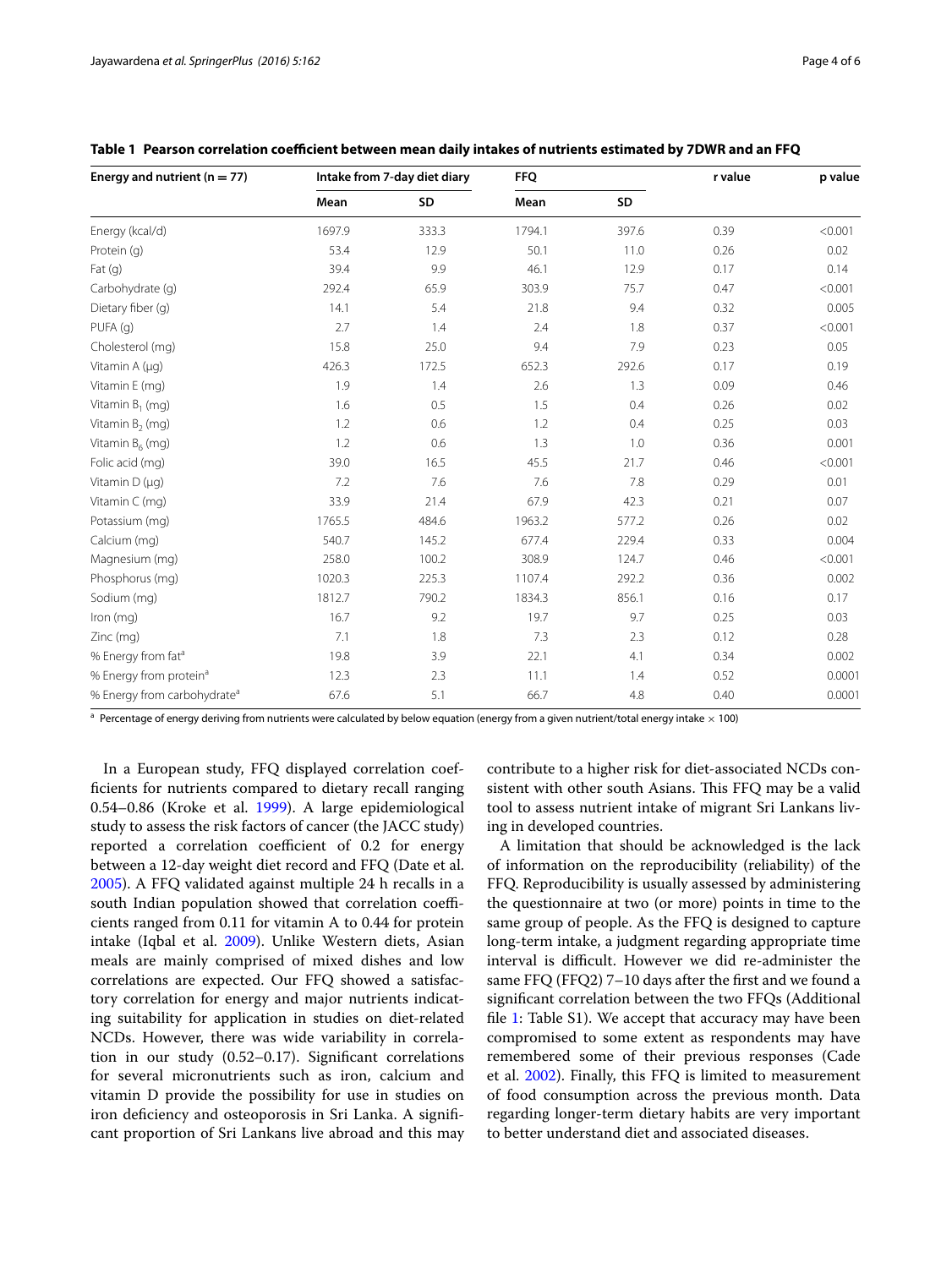

<span id="page-4-3"></span>of agreements. Averages = FFQ + &DWR/2. Mean difference (FFQ − 7DWR) is *green line* and 95 % limits of agreements in *red line*. *Red color dots* are outliers

## **Conclusion**

Validation of this FFQ was the first attempt to create a practical dietary intake instrument targeted at a national level nutrition and health survey. This population-specific FFQ provides a reasonable measure of energy and major nutrient intake in Sri Lankan adults and could be a useful tool to examine the role of diet in the etiology of chronic diseases in this population.

#### **Additional file**

<span id="page-4-4"></span>**[Additional file 1: Table S1.](http://dx.doi.org/10.1186/s40064-016-1837-x)** Pearson's Correlation Coefficients of FFQ 2 and FFQ 1.

#### **Authors' contributions**

RJ contributed to the data collection, data analysis and drafted the manuscript. NMB, MJS, PK and APH were supervisory team members on the project and contributed to the study design, interpretation of data and revision of the manuscript. All authors read and approved the final manuscript.

#### **Author details**

<sup>1</sup> Department of Physiology, Faculty of Medicine, University of Colombo, Colombo, Sri Lanka. <sup>2</sup> Institute of Health and Biomedical Innovation, Faculty of Health, Queensland University of Technology, Brisbane, QLD, Australia. 3 Bond Institute of Health and Sport, Bond University, Gold Coast, Australia.

<sup>4</sup> Curtin Health Innovation Research Institute, School of Public Health, Faculty of Health Sciences, Curtin University, Perth, WA, Australia. <sup>5</sup> Diabetes Research Unit, Faculty of Medicine, University of Colombo, Colombo, Sri Lanka. <sup>6</sup> School of Health Sciences, University of Tasmania, Launceston, TAS, Australia.

#### **Acknowledgements**

The authors would like to acknowledge Miss Shalika Thennakoon and other member in the Diabetes Research Unit, Colombo, for their contribution in arranging logistics for the study.

#### **Competing interests**

The authors declare that they have no competing interests.

Received: 2 March 2015 Accepted: 15 February 2016 Published online: 24 February 2016

#### **References**

- <span id="page-4-1"></span>Bazzano LA, He J, Ogden LG, Loria CM, Vupputuri S, Myers L et al (2002) Fruit and vegetable intake and risk of cardiovascular disease in US adults: the first National Health and Nutrition Examination Survey Epidemiologic Follow-up Study. Am J Clin Nutr 76(1):93–99
- <span id="page-4-2"></span>Bland JM, Altman D (1986) Statistical methods for assessing agreement between two methods of clinical measurement. Lancet 327(8476):307–310
- <span id="page-4-0"></span>Cade J, Thompson R, Burley V, Warm D (2002) Development, validation and utilisation of food-frequency questionnaires: a review. Public Health Nutr 5(04):567–587